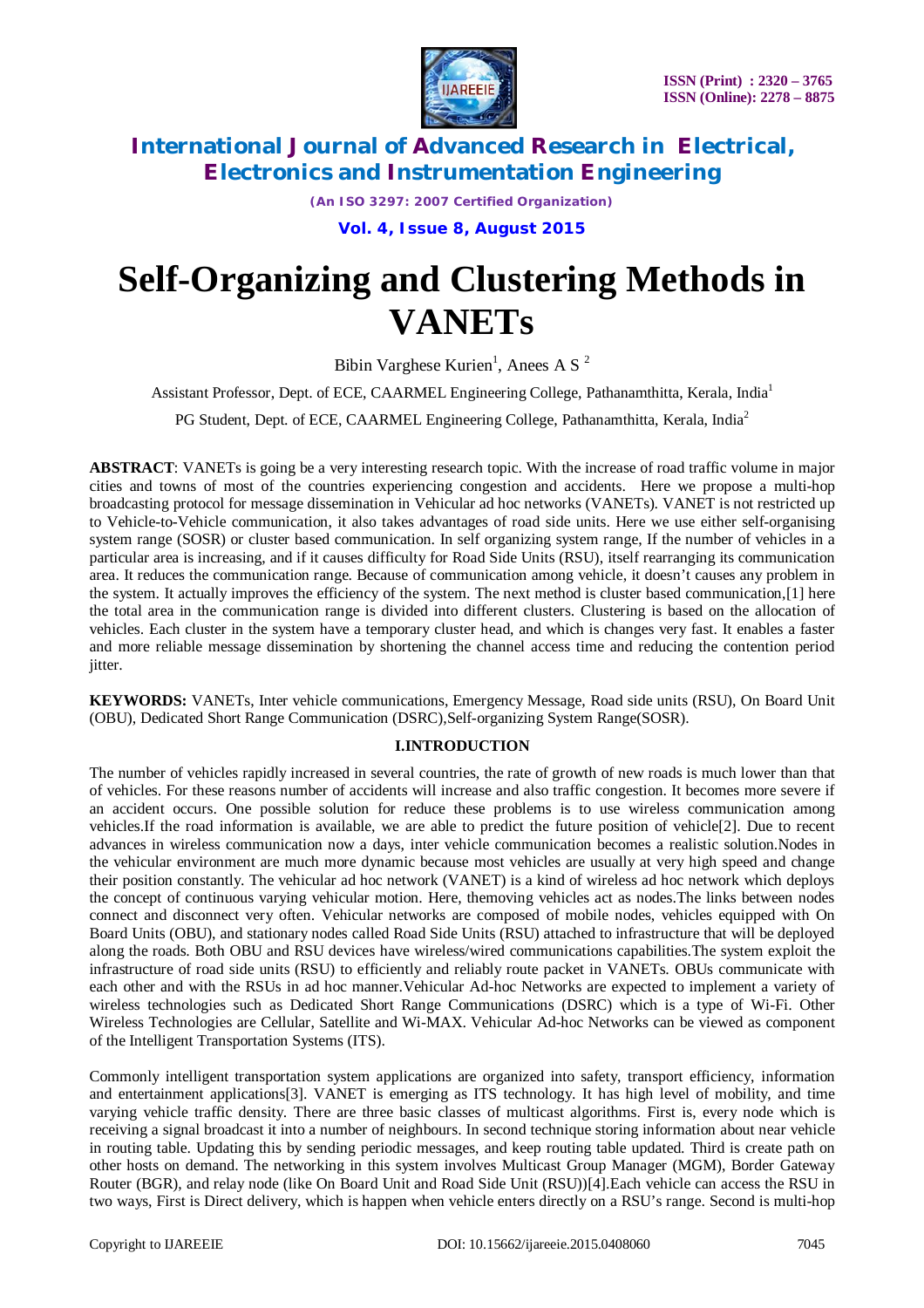

*(An ISO 3297: 2007 Certified Organization)*

### **Vol. 4, Issue 8, August 2015**

relaying,which is when the vehicle is out of RSU's transmission range.In future, the main research issue is designing an integrated system architecture that can make use of different technologies such as Wi-Fi and 4G[5].Performance of proposed system evaluated using the NS2 (Network Simulator 2) simulation platform.

#### **II.RELATEDWORK**

**Trinary Partitioned Black-Burst Based Broadcast Protocol**: Existing work consists of trinary partitioned blackburst-based broadcast protocol (3P3B) ,it consists of two primary mechanisms. First, a mini distributed inter-frame space (DIFS) in a medium access control (MAC) sub-layer is introduced to give the time-critical emergency messages a higher access priority to the communication channel compared with other messages. Second, a trinary partitioning is designed to iteratively partition the communication range into small sectors. The trinary partitioning mechanism allows the farthest possible vehicle in the farthest sector from the sender node to perform forwarding to increase the dissemination speed by reducing the number of forwarding hops[6].

**Binary-Partition-Assisted Broadcast Protocol**:Binary partition assisted broadcast protocol (BPAB) aims to reduce and stabilize the broadcast delay. BPAB achieves a good message progress speed by selecting the farthest forwarder. This protocol deploys a combination of a binary partitioning and a novel contention mechanism. The binary partitioning scheme constantly divides the communication area into multiple partitions. The binary partition of this scheme stems from a similar concept compared with that of OB-VAN, but it introduces fewer time slots than OB-VAN during the selection of the next-hop forwarder. Only vehicles in the farthest partition contend with each other during the forwarding phase in this scheme. Thus, the collision rate is reduced, and the contention duration is stabilized. It is also shown that BPAB demonstrates a good performance in terms of the average dissemination speed compared with the other protocols, such as UMB and SB [7].

#### **III.SYSTEM MODEL**

The vehicle in the model is equipped with on board communication devices (On Board Units) and a data base unit, which contain control information. Here we use sensors for communication and sensors for GPS. Vehicles in the road can directly communicate themselves or through road side units.

#### **Self-organizing System Range**

In this system all the processes are done with the help of RSU. Routers in the RSU keep information about all vehicle in its range. If the number of vehicles increseing it is difficult for RSU to accommodate information about all vehicles, vehicles are dynamic and continuosely changing.To keep all these values is a complex task. RSU utilisze a large amount of power for monitoring and controlling all these dynamic vehicles. Sometimes it causes wrong signals to receiver. Only way to avoid this is to maintain number of vehicles least as possible. Hence such situations, RSU can automatically reduce its communication range to a convinient level.The number of vehicles in that particular situation is also reducing. Because of inter vehicular communication system is available,each vehicle have communication among others,so that each vehicle in a particular area maintain a contact with all others.If the number of vehicles in a particular area is large, then it is needed to reduce the strain of RSU and the better way is reducing the coverage area, so that reducing the power dissipation of the RSU's and improve efficiency.

In this figure a busy area,which having large number of vehicles.All the vehicles in the system is dynamic and always adding new vehicle into the system.Here initially we have communication range R1 to the RSU,which contain large number of vehicle.The system check the efficiency of RSU and if it is comparitively less and then going with the process above mentioned.It reduces communication range first into R2, number of vehicles in that particular range also decreses.if it is not enough to maintain a particular efficiency,it further reduces its comunication range to R3.Hence using intelligent self re-organization method,we can maintain the efficiency to a better level.If the Road Side Unit has enough capability to accommodate all these vehicles on the system then it is not necessary to reduce the communication range of the system.Antennas with special featers need to be installed here to done all these processes.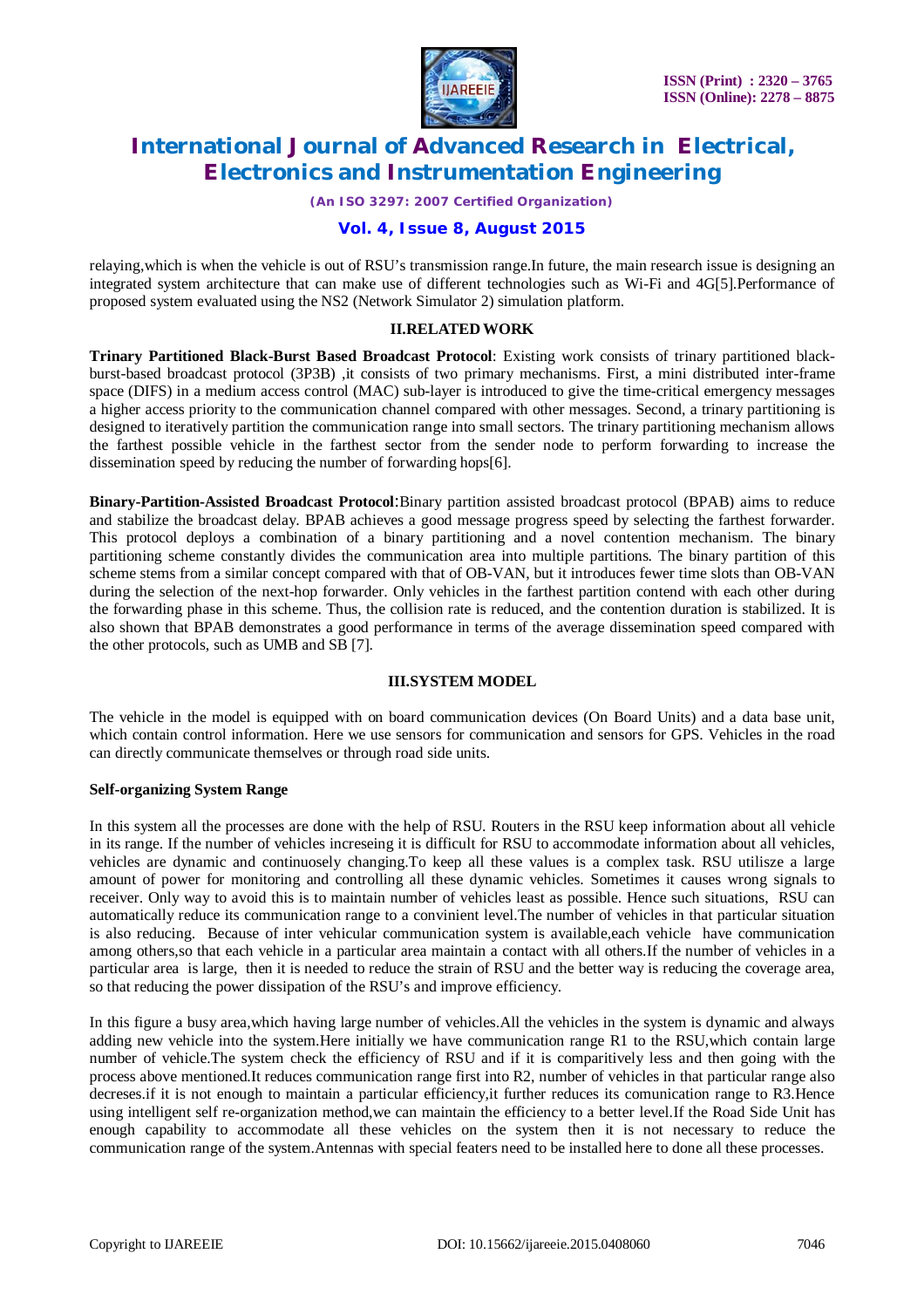



Fig.1 System model-self organizing system range

### **Cluster Based Communication**

Here is an alternative method for self-organizing system range. Cluster is made up of collection of nodes, Characteristics of these nodes varies with respect to number of nodes present in each cluster. In this scenario nodes means number of vehicles participated in a particular cluster. Cluster identity can be used to distinguish between different clusters. Clustering is usually used in comparatively dense regions. The proposed system here consists of Road Side Unit (RSU) with its communication range. The communication range of this RSU is divided into multiple clusters. Clustering is done according to vehicle density. Any one of the vehicle in the cluster act as a cluster head. The decision of clustering is done by road side unit. Vehicle in each cluster is communicate with near vehicle and also to RSU. This RSU can capable of communicate with near RSU.

The Figure 2 shows cluster based communication. It is a highly dense region. Here it is difficult for RSU to control large number of vehicles. It takes a long time for communication, and also it provide less efficiency. So here the total area is divided into different clusters. Clusters is named  $c1,c2,c3,c4,c5$ , c6. Here each clusters having approximately equal size. Here the total number of vehicles in this system is divided into six regions. Each vehicle in the system can communicate themselves. Both directions in the road can also communicate with vehicles. In this figure there is no vehicle in cluster C2,so it is not necessary consider that cluster. The size and number of vehicles in each cluster is decided by total number of vehicles in the system and convenience in clustering. Each vehicle near the boundary of a cluster is called gateway node, and which have the capability to communicate with gateway node of near cluster. There are two types of messages safety messages and non-safety messages, using this clustering method emergency messages can be send easily with high priority. It uses the help of cluster head and gateway node.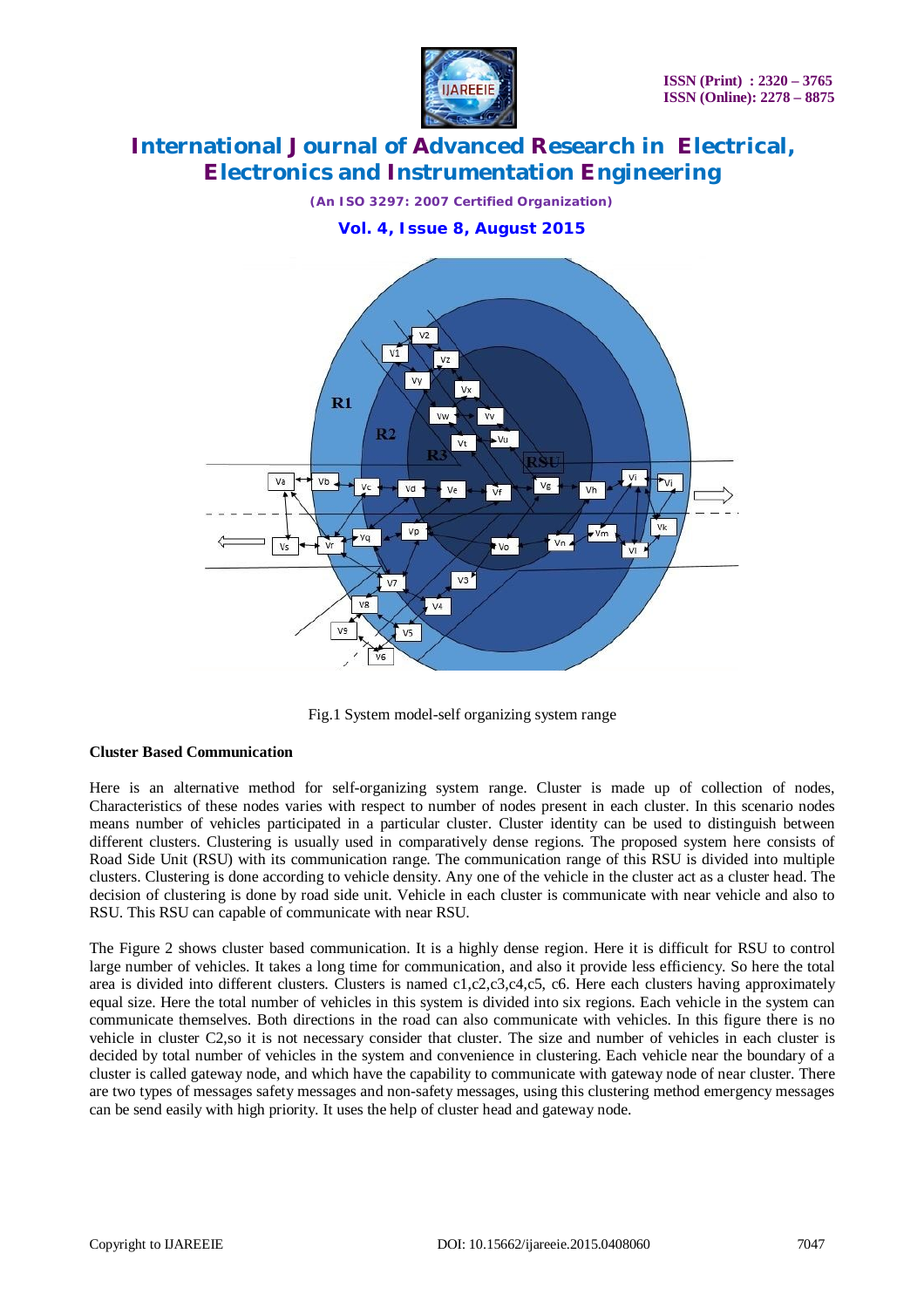



Fig.2 Cluster Based Communication

#### **IV.DATA DISSEMINATION**

Here network simulator 2 is used , nodes are deployed in the environment. Here each vehicle have an individual id and location, when an vehicle enters into RSU range its id and location is registered in RSU.RSU acts as an server to transfer the requested information to the requested vehicle. When a vehicle (Source node) "V1" request a packet to RSU it verify its id and location then transfer the packet to requested vehicle ie (Destination Node).In this model, when a vehicle "V1" request a data to Road Side Unit the RSU will verify its Id and location if the ID and location is registered in RSU it transfer the packet to the requested vehicle. The vehicle must be in the optimal location and it is fixed by the service provider when we design the node creation model is mainly used to reduce packet drops as well as to reduce delay while packet transfers.

#### **V.COMMUNICATION STANDARDS FOR VANET**

#### **Dedicated Short Range Communication (DSRC)**

It is developed by USA and is used in short to medium range communications service that is used for V2I and V2V communication.Allocated 750 MHz of spectrum i.e from 8.5 GHz to 9.25 GHz to be used by Dedicated Short Range Communication (DSRC). DSRC spectrum has 7 channels with each channel 100 Mhz wide. Out of 7 channels,[8].

#### **Wireless Access in Vehicular Environment (WAVE) (IEEE 1609.11p)**

In 2003, American Society for Testing and Materials (ASTM) sets ASTM-DSRC which was totally based on 802.11 MAC layer and IEEE 802.11a physical layer. The main problem with IEEE 802.11a with Data Rate of 54 Mbps is it suffers from multiple overheads. For this the DSRC is renamed to IEEE 802.11p Wireless Access in vehicular Environments (WAVE) by the ASTM 2313 working group. This works on MAC layer and physical layers. WAVE consists of Road Side Unit (RSU) and On-Board Unit (OBU).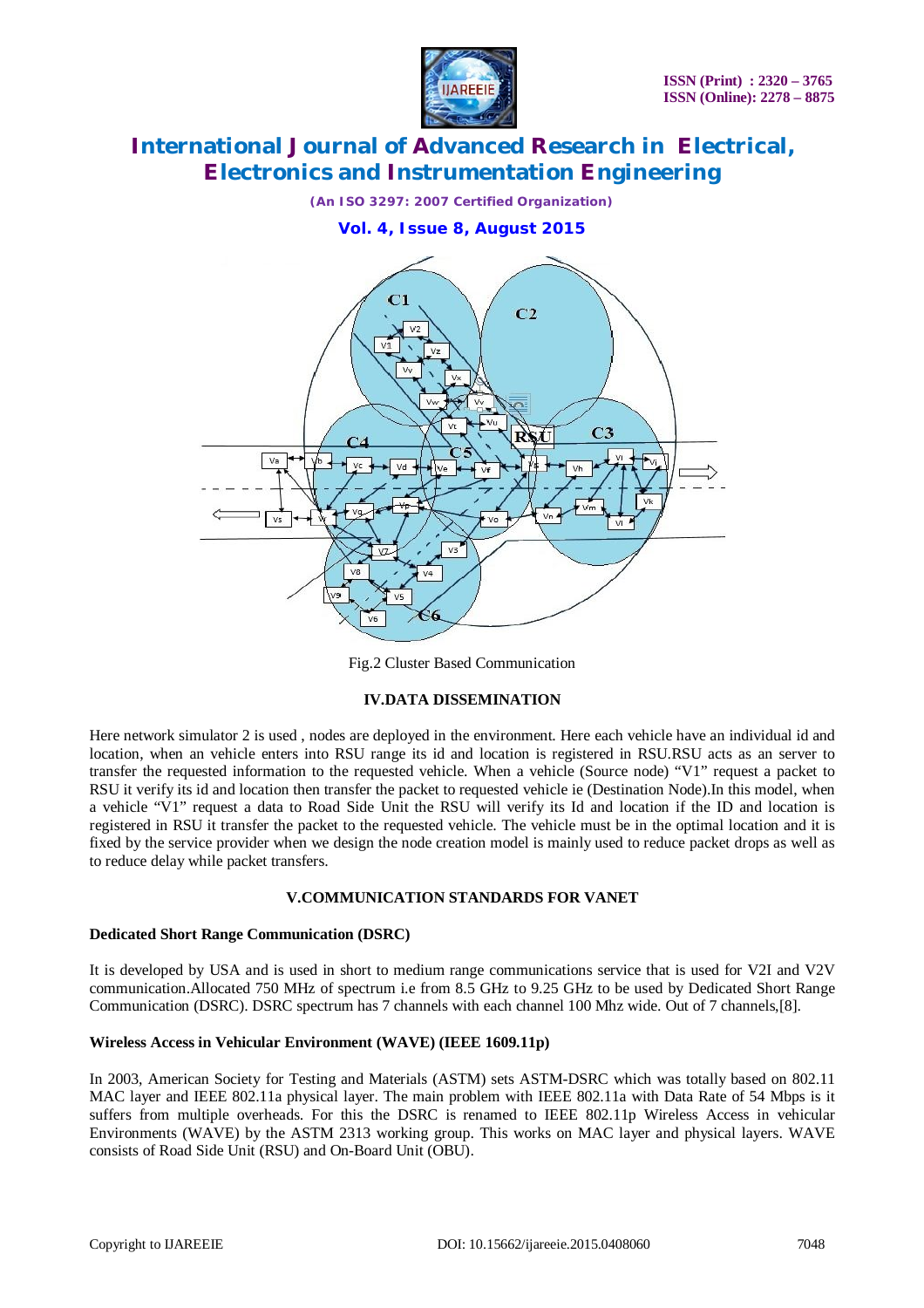

*(An ISO 3297: 2007 Certified Organization)*

### **Vol. 4, Issue 8, August 2015**

#### **V.SIMULATION RESULTS**

The performance of the proposed methods is evaluated via NS-2 simulations to generate vehicle mobility patterns, under different scenarios. In this proposed system operates by using vehicles to carry and forward messages from a source vehicle to carry and forward messages from a source vehicle to a nearby RSU or destination vehicle.



Fig.3(a),3(b) NAM Window : Different stages of communication

The above figures 3(a) and 3(b) shows mobility patterns of different vehicles and road side units. Circular representation denote communication range of each vehicle and RSU. All the circular range are interconnected so it can able to transfer information from one vehicle to another. From this information it can able to find easy path, which has less in traffic.



Fig.4 Comparison of Packet transmission Delay

In Fig.4it shows packet transmission delay in existing system and proposed system. From this new method packet transmission delay can be reduced to a large range and efficiency can increase significantly.